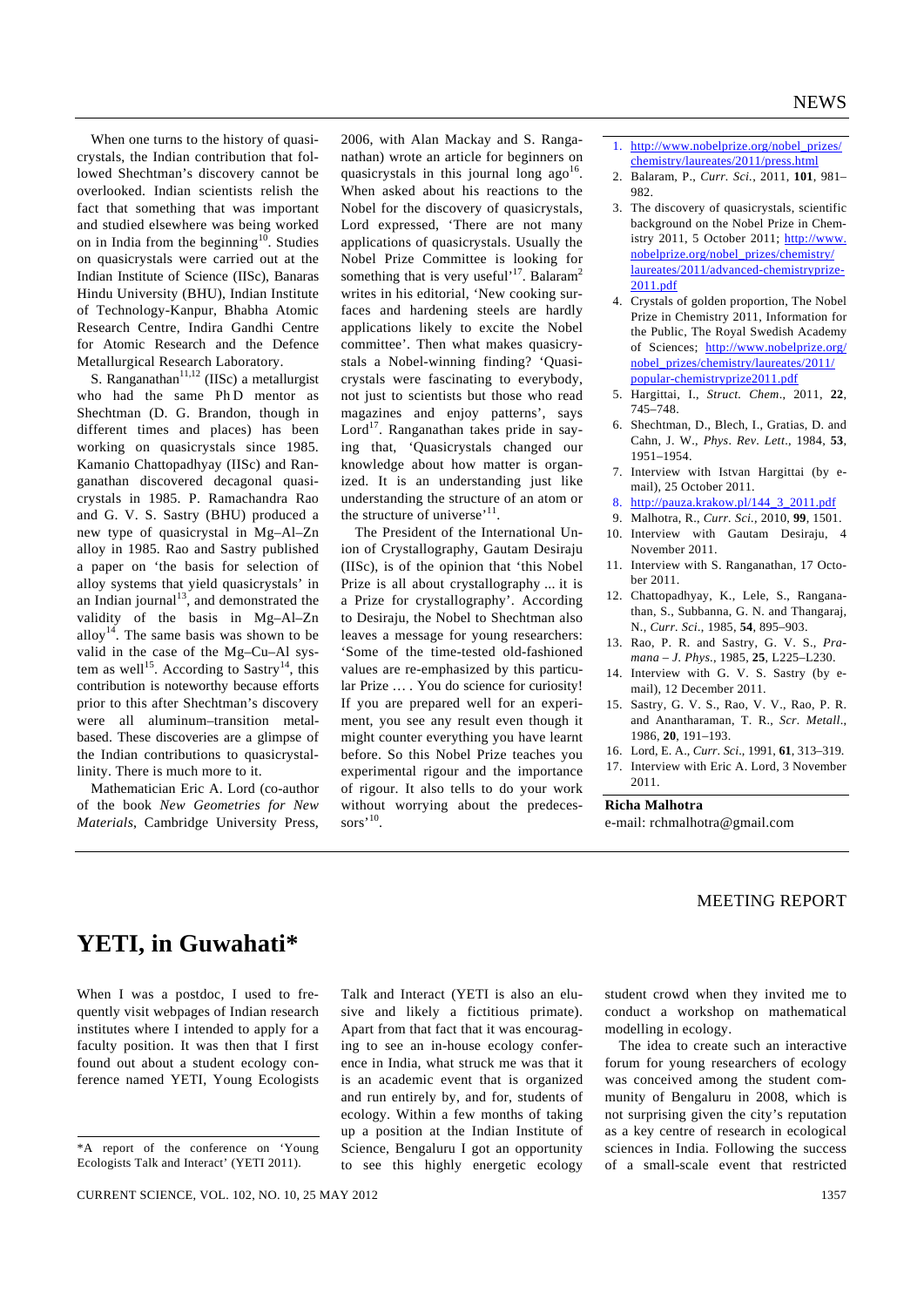itself to local students, YETI was born in 2009 as a full-fledged national conference for students and researchers across India, with active support from various research institutions in the country. Since then it has quickly grown in both size and content, with the participant numbers increasing from 100 to more than 400, with panel discussions and many new workshops having been added. Having left its mark in its hometown, the young but matured YETI took a huge leap in its latest edition in December 2011 move to Guwahati, Assam.

# **Even before the conference began**

The zeroth day of the conference had pre-conference workshops designed to familiarize students at their advanced stage of Ph D degree to a number of soft as well as technical skills. A key part of research work is to tell your peers what you have done, and to convince them of its importance. I still remember how clueless I was when I prepared my first presentation, and the nervousness I had to overcome on the day of the presentation at a big conference like this one. I was fortunate to have good mentors to guide me, but that is not always the case. To address such concerns, which are extremely common among graduate students, the pre-conference day started with a talk by Yateendra Joshi, author of a famous book *Communicating in Style*, on preparing presentations that make an impact on the audience. Following the talk, each student had an opportunity to interact and take guidance from either an experienced Ph D student, a postdoc or a faculty who was present at the conference. I had a great time interacting with two students from the northeastern part of India, listening to the impressive work they had done and trying to help them improve their presentations that were due a day later.

 The later part of the day had many useful sessions such as managing datasets and bibliographies, scientific writing as well as an interesting and interactive session on ethics in doing science. These sessions also gave opportunity to raise unique issues faced by the students of the North East (NE) and how they can address them as individuals as well as collectively. YETI being a forum that is by and for students was a right place to raise their concerns fearlessly. Notwithstanding the foggy and cold Guwahati winter, these debates did occasionally raise the temperature. Of course, the heat never lasted for long. In one instance, a student said everyone in this meeting other than the three professors on the dais was young. This had the entire audience in laughter and made the few older people in the audience feel light hearted and young!

#### **Putting ecology and behaviour in a theoretical and quantitative framework**

S. K. Barik (Northeastern Hill University of Shillong) formally kick-started the three-day long event by talking about dynamics of forest gaps and ecological succession which he has studied in the northeastern forests for over two decades. He emphasized that students of ecology should strive to make their studies more quantitative and base them on sound ecological theories. This aspect was repeatedly echoed by all other speakers in different contexts and was reflected in the various workshops that were an important part of YETI. The topics of plenary lectures included biogeography by my colleague Kartik Shanker (CES, IISc), individuality and sociality of bonnet macaques by Anindya Sinha (NIAS, Bengaluru), gene and environment interactions by Deepak Barua (IISER, Pune), and on behavioural experiments on crows and cuckoos in the field by Suhel Quader (NCBS, Bengaluru).

#### **Learning hands on through workshops**

While talks by established researchers gave a broad overview of topics in ecology, animal behaviour and conservation, a range of workshops offered participants an opportunity to learn important research techniques. These were conducted typically in small focused groups that enabled hands-on learning as well as closer interaction with the instructor. They covered various topics, including (i) quantitative ones such as basic statistics, GIS and mathematical ecology, where students used computers and/or calculators to get a feel for models and techniques, and how to make connections to ecological research with them; (ii) basic issues arising in designing research

studies in ecology, animal behaviour and conservation, and (iii) soft skills such as preparing presentations, getting the most out of scientific papers, and how to do good photography while studying wildlife, etc. All these workshops were highly sought after by the students.

 I had an enjoyable experience working with students in the workshop 'Ecology through numbers'. Two major aims of this workshop were to show that simple mathematical models can provide new insights to our understanding of ecology, and to make an attempt at removing the barrier between mathematics and biology that most students have. To achieve this I took the approach of working with students, rather than lecturing them, in building and analysing a simple mathematical model (known as logistic model) of population dynamics. In fact, they did most of the work, using calculators and playing with numbers, discussing among themselves, while I interacted with them only as and when needed. I am not sure if we fully achieved the goals of the workshop; but I am reasonably sure that many students were delighted when they discovered an unexpected result, on their own, that populations can exhibit cyclic behaviour even if external conditions remained constant (for those familiar with the literature, it is called 'period doubling bifurcation').

#### **Student presentations**

YETI is not just another conference where students come and listen to experts. A major part of the conference involved presentation of research work done by students through posters, speed talk-cumposters and oral presentations. In all, there were 42 posters, 27 speed talk-cumposters and 45 oral presentations. Although a vast majority of students were presenting their research work for the first time, I was impressed at the clarity with which they conveyed the motivation for their study, specific aims and methods employed as well as their key results to the audience. The pre-conference workshops did seem to have helped many of the first timers. Students covered a remarkable array of topics and geographical areas of study, from those on plants visited by hummingbirds of Peru, to how songs of birds can be used to study population structure across geographic gaps of the Western Ghats, to the